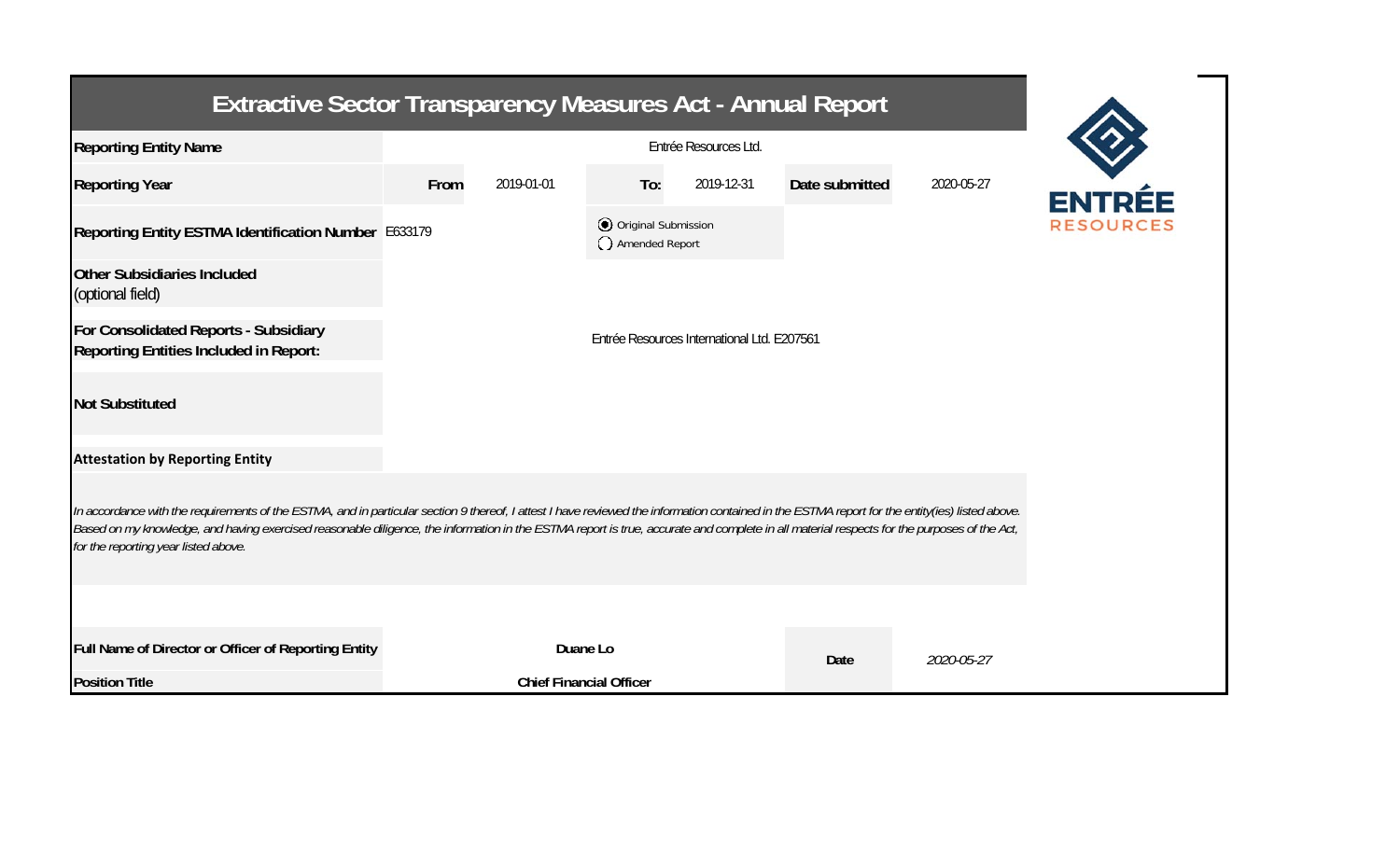| Extractive Sector Transparency Measures Act - Annual Report                                                                                                 |                                                                                                                                                              |                                                                                 |                                                                                        |            |         |                                |                |                  |                                               |                                      |                     |
|-------------------------------------------------------------------------------------------------------------------------------------------------------------|--------------------------------------------------------------------------------------------------------------------------------------------------------------|---------------------------------------------------------------------------------|----------------------------------------------------------------------------------------|------------|---------|--------------------------------|----------------|------------------|-----------------------------------------------|--------------------------------------|---------------------|
| Reporting Year<br><b>Reporting Entity Name</b><br><b>Reporting Entity ESTMA</b><br><b>Identification Number</b><br><b>Subsidiary Reporting Entities (if</b> | From:                                                                                                                                                        | 2019-01-01                                                                      | To:<br>Entrée Resources Ltd.<br>E633179<br>Entrée Resources International Ltd. E207561 | 2019-12-31 |         | Currency of the Report USD     |                |                  |                                               |                                      |                     |
| necessary)                                                                                                                                                  | Payments by Payee                                                                                                                                            |                                                                                 |                                                                                        |            |         |                                |                |                  |                                               |                                      |                     |
| Country                                                                                                                                                     | Payee Name <sup>1</sup>                                                                                                                                      | Departments, Agency, etc<br>within Payee that Received<br>Payments <sup>2</sup> | Taxes                                                                                  | Royalties  | Fees    | <b>Production Entitlements</b> | <b>Bonuses</b> | <b>Dividends</b> | Infrastructure<br><b>Improvement Payments</b> | <b>Total Amount paid to</b><br>Payee | Notes <sup>34</sup> |
| Mongolia                                                                                                                                                    | Mineral Resources Authority of<br>Mongolia                                                                                                                   |                                                                                 |                                                                                        |            | 943,800 |                                |                |                  |                                               | 943,800                              | (1)                 |
|                                                                                                                                                             |                                                                                                                                                              |                                                                                 |                                                                                        |            |         |                                |                |                  |                                               |                                      |                     |
|                                                                                                                                                             |                                                                                                                                                              |                                                                                 |                                                                                        |            |         |                                |                |                  |                                               |                                      |                     |
|                                                                                                                                                             |                                                                                                                                                              |                                                                                 |                                                                                        |            |         |                                |                |                  |                                               |                                      |                     |
|                                                                                                                                                             |                                                                                                                                                              |                                                                                 |                                                                                        |            |         |                                |                |                  |                                               |                                      |                     |
|                                                                                                                                                             |                                                                                                                                                              |                                                                                 |                                                                                        |            |         |                                |                |                  |                                               |                                      |                     |
|                                                                                                                                                             |                                                                                                                                                              |                                                                                 |                                                                                        |            |         |                                |                |                  |                                               |                                      |                     |
|                                                                                                                                                             |                                                                                                                                                              |                                                                                 |                                                                                        |            |         |                                |                |                  |                                               |                                      |                     |
|                                                                                                                                                             |                                                                                                                                                              |                                                                                 |                                                                                        |            |         |                                |                |                  |                                               |                                      |                     |
|                                                                                                                                                             |                                                                                                                                                              |                                                                                 |                                                                                        |            |         |                                |                |                  |                                               |                                      |                     |
|                                                                                                                                                             |                                                                                                                                                              |                                                                                 |                                                                                        |            |         |                                |                |                  |                                               |                                      |                     |
|                                                                                                                                                             |                                                                                                                                                              |                                                                                 |                                                                                        |            |         |                                |                |                  |                                               |                                      |                     |
|                                                                                                                                                             |                                                                                                                                                              |                                                                                 |                                                                                        |            |         |                                |                |                  |                                               |                                      |                     |
|                                                                                                                                                             |                                                                                                                                                              |                                                                                 |                                                                                        |            |         |                                |                |                  |                                               |                                      |                     |
|                                                                                                                                                             |                                                                                                                                                              |                                                                                 |                                                                                        |            |         |                                |                |                  |                                               |                                      |                     |
| <b>Additional Notes:</b>                                                                                                                                    | (1) Actual amounts were paid in Mongolian Tughriks currency and translated to US Dollar at the currency rate of 2,672.00:1 (Mongolian Tughriks to US Dollar) |                                                                                 |                                                                                        |            |         |                                |                |                  |                                               |                                      |                     |